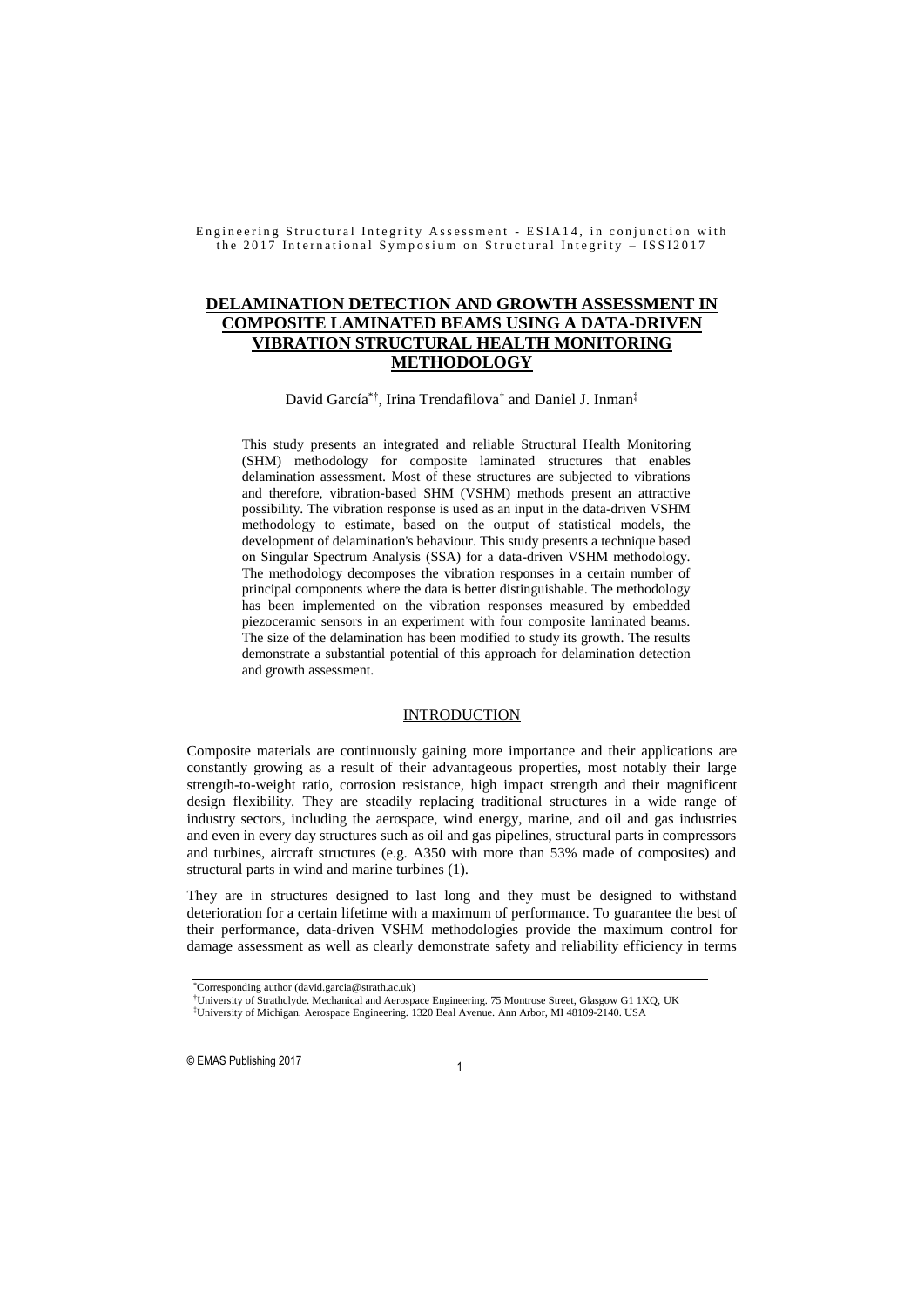of structure life cycles by reducing the downtime due to maintenance. Delamination is one of the most common damages in these structures and it does not follow conventional patterns but it exhibits complex failure modes which are difficult to identify by visual or conventional techniques (2).

The method proposed in this study is based on a technique known as a Singular Spectrum Analysis (SSA) that it is a natural extension of Principal Component Analysis (PCA) for non-independent data such as time series (3). It has been implemented as VSHM technique in several studies for damage assessment (4, 5). The methodology for delamination detection is a non-parametric technique which is able to decompose the vibration responses, discretised into signal vectors, in certain number of principal components taking into account all the rotational patterns at each frequency. Based on the principal components, a reference state is created where the observation signal vectors can be compared to obtain sensitive features for delamination assessment. The sensitive features are projected onto the feature space where a damage index is obtained to assess delamination.

This paper is organised as follows, first the suggested data-driven methodology is introduced. The methodology is then applied as a delamination assessment methodology for vibration responses measured by embedded piezoceramic sensors in the composite laminated beams with and without delamination. The experiment set up and the manufacturing process of composite laminated beams is described as well as the procedure for data collection. The paper concludes with the delamination assessment discussion and conclusions.

### DELAMINATION ASSESSMENT METHODOLOGY

The methodology is considered as a simple, nonparametric method for data compression and information extraction. The procedure is divided in four steps: data collection, creation of the reference state, feature extraction and delamination assessment.

### **Data collection**

The first step is to collect the data from the composite laminated beams in consideration. The voltage signals were measured from the embedded piezoceramic sensors in the composite laminated beams. Each signal  $\mathbf{x} = (x_1, x_2, ..., x_N)$  was discretised into a vector with dimension N. Each signal was normalised to have zero mean and unity variance (6). The signal vectors for each realisation were arranged in columns into the matrix  $\boldsymbol{X}$  with a dimension NxM where M is the number of realisations considered.

$$
\mathbf{X} = (\mathbf{x}_1, \mathbf{x}_2, \dots, \mathbf{x}_m, \dots, \mathbf{x}_M) \tag{1}
$$

### **Creation of the Reference State**

The methodology creates a reference state based on the reference composite laminated beam which is considered as a healthy beam without any delamination (see section of experiment set up). The observation signal vectors recorded from the different composite laminated beams with and without delamination can be compared with the reference state.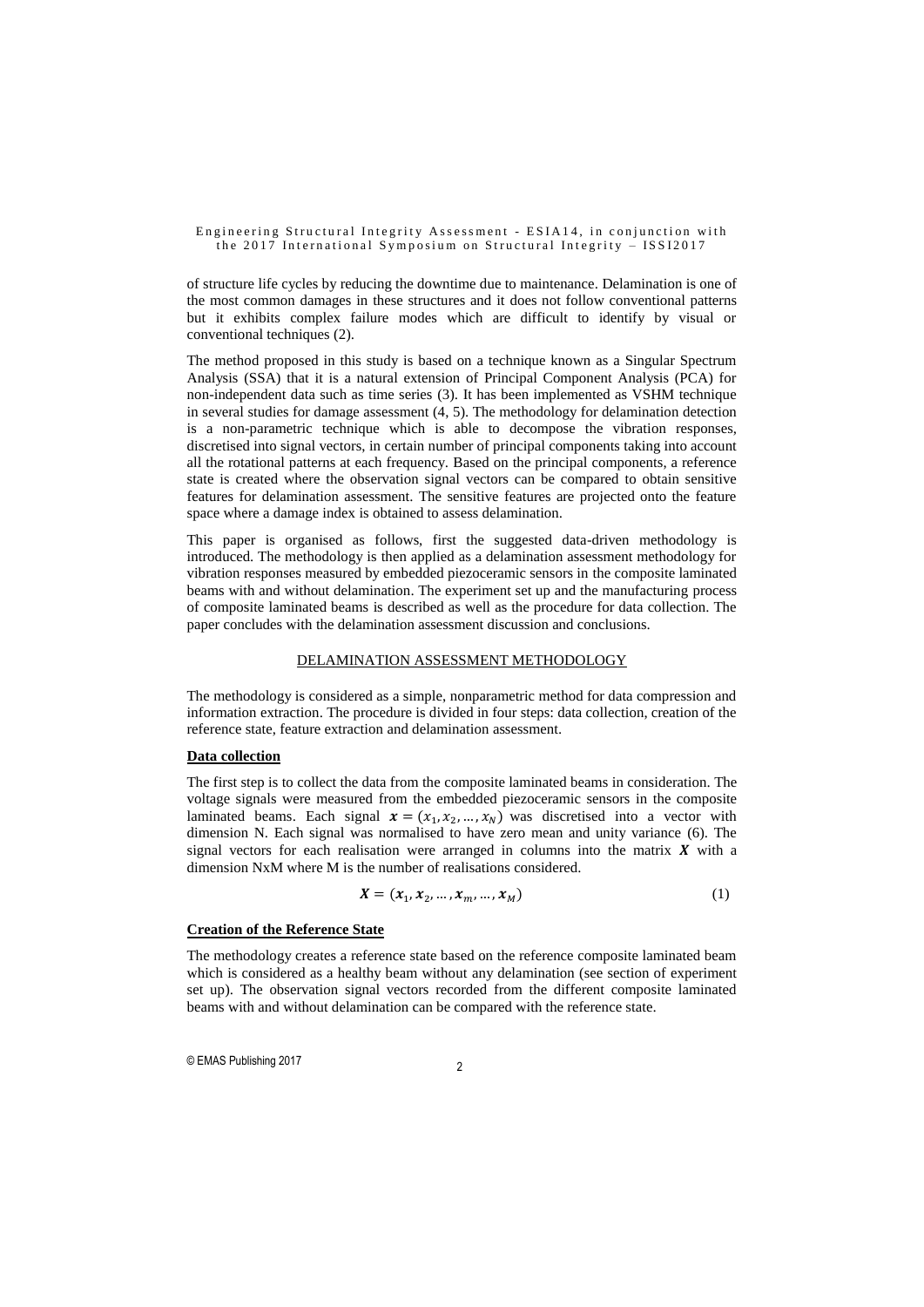# Embedding

An embedding matrix is created for considering more dimensions from a single signal vector and thus more features, contained in the signal vector, are uncovered.

Each signal vector  $x_m$  is embedded into a matrix  $\widetilde{X}_m$  by W-lagged copies of itself as shown in Equation 2 where m=1,...,M and W are the number of signal vector realisations and the sliding window size, respectively. The dimension of the matrix  $\widetilde{X}_m$  is N x W.

$$
\widetilde{\mathbf{X}}_{m} = \begin{pmatrix}\nx_{1,m} & x_{2,m} & x_{3,m} & \dots & x_{W,m} \\
x_{2,m} & x_{3,m} & x_{4,m} & \dots & x_{(W+1),m} \\
x_{3,m} & x_{4,m} & x_{5,m} & \dots & \vdots \\
x_{4,m} & x_{5,m} & \vdots & \dots & \vdots \\
x_{5,m} & \vdots & \vdots & \dots & x_{N,m} \\
\vdots & \vdots & x_{(N-1),m} & x_{N,m} & \dots & 0 \\
x_{(N-1),m} & x_{N,m} & 0 & \dots & 0 \\
x_{N,m} & 0 & 0 & \dots & 0\n\end{pmatrix}
$$
\n(2)

Each  $\widetilde{X}_m$  matrix is included in a larger matrix  $\widetilde{X}$  with dimension N x (MW) as shown in Equation 3. The number of signal vector realisations is normally selected as  $M \leq W$ .

$$
\widetilde{\boldsymbol{X}} = (\widetilde{\boldsymbol{X}}_1, \widetilde{\boldsymbol{X}}_2, \dots, \widetilde{\boldsymbol{X}}_m, \dots, \widetilde{\boldsymbol{X}}_M)
$$
\n(3)

### **Decomposition**

The embedded matrix  $\widetilde{X}$  is decomposed into a number of vector components based on their variance content. The covariance matrix of  $\tilde{X}$  is calculated as detailed in Equation 4, where  $\widetilde{X}^t$  is the transpose matrix of  $\widetilde{X}$ .

$$
C_X = \frac{\widetilde{X}^t \widetilde{X}}{N} \tag{4}
$$

The eigen-decomposition of  $C_X$  yields to the eigenvalues storage into the diagonal matrix  $\Lambda_X$  in decreasing order and the eigenvectors stored in columns into the matrix  $\mathbf{E}_X$  in the same order than their corresponding eigenvalues.  $E_X^t$  is the transpose matrix of  $E_X$ .

$$
E_X^t C_X E_X = \Lambda_X \tag{5}
$$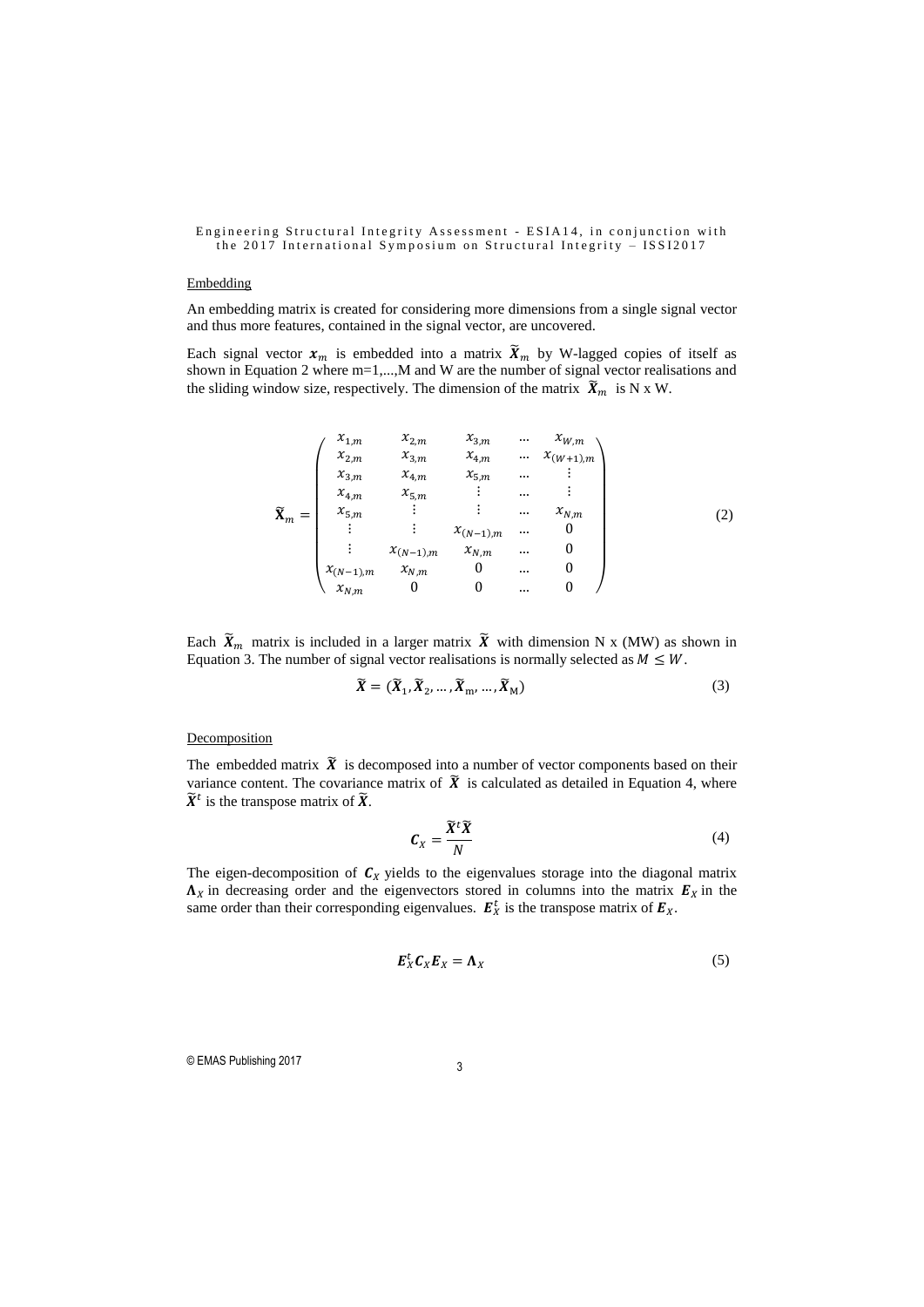The Principal Components (PCs)  $A_k$  associated with each eigenvector contained in  $E_x$  are calculated by projecting  $\widetilde{X}$  onto  $E_X$  as shown in Equation 6 for n=1...N.

$$
A_n^k = \sum_{w=1}^W \sum_{m=1}^M X_{m,n+w} E_{m,w}^k
$$
 (6)

Reconstruction of the reference state

The Reconstructed Components (RCs) are obtained by convolving the PCs with the associated eigenvector, thus the k<sup>th</sup> RC (k  $\leq$  MW) at n-value (n=1...N) for each mrealisation is given by Equation 7.

$$
R_{m,n}^k = \frac{1}{W_n} \sum_{w=1}^W A_{n-w}^k E_{m,w}^k
$$
 (7)

Each  $R_{m,n}^{k}$  value is normalised by the normalization factor as shown in Equation 8.

$$
W_n = \begin{cases} n & 1 \le n \le W - 1 \\ W & W \le n \le N \end{cases} \tag{8}
$$

The RCs are then arranged as columns into the matrix  $\mathbf{R} = (\mathbf{R}^1, \mathbf{R}^2, ..., \mathbf{R}^m, ..., \mathbf{R}^M)$  with a dimension  $N \times MW$ . Each of the M-signal vector realisations are decomposed into Wreconstructed components arranged into columns in the matrix  $R<sup>m</sup>$  and it defines the reference state of the healthy composite laminated beam without any delamination where the new observations can be compared.

# **Feature extraction**

The feature vectors (FVs) of each observation signal vector are obtained by multiplying each observation signal vector  $x$  by the reference state  $R^m$  as shown in Equation 9 where j=1,..,W.

$$
T_j = \sum_{n=1}^{N} x_n R_{n,j}^m
$$
 (9)

Each  $T_i$  value is arranged into a vector  $T$  with dimension W and it is considered as the FV of each observation signal vector onto the reference state.

### **Delamination assessment**

Delamination is assessed by comparing the observation FVs in the feature space and measuring its distance to the baseline feature matrix  $T_B$  by the Mahalanobis distance (7).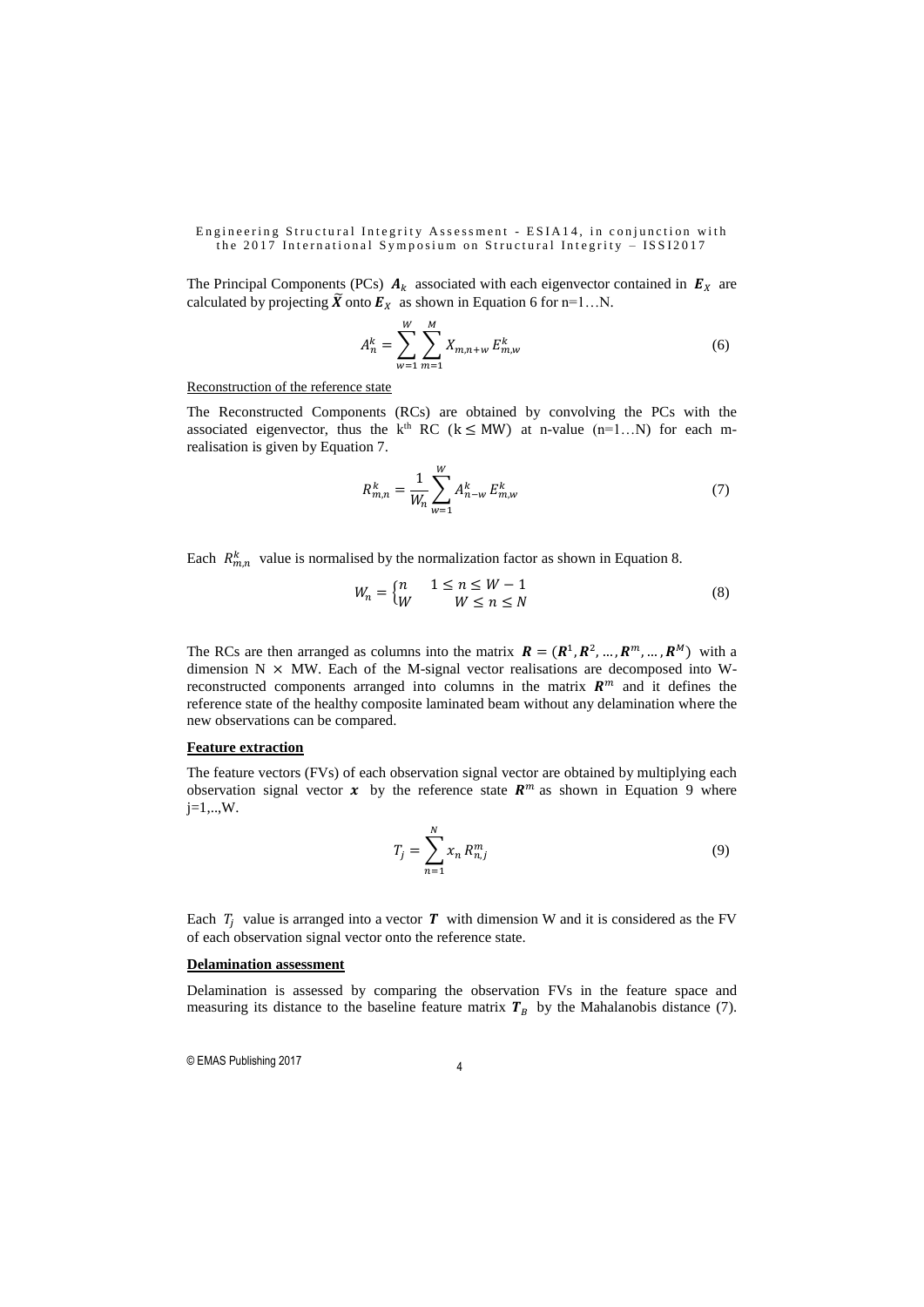$T_B$  is calculated by the observation FVs corresponding to the reference composite laminated beam without any delamination. The dimension considered in this analysis was  $p = 3$ where  $(p \leq W)$ , in this sense only the first three FVs were used for the delamination assessment. The similarity of each observation feature vector  $T$  with the baseline feature matrix  $T<sub>B</sub>$  was used as a delamination index D. In order to label an observation as an outlier (delaminated beam) or inlier (non-delaminated beam), there is a need to set a threshold against each observation delamination index  $D$  can be evaluated. The threshold is calculated based on the mean of distances measured by baseline feature vectors to the baseline feature matrix plus two times their standard deviation. Therefore, the classification of a new FV is based on the comparison of its damage index  $D$  to the defined threshold.

| Non-delaminated beam $H1: D \leq Threshold$ |                   | (9) |
|---------------------------------------------|-------------------|-----|
| Delaminated beam                            | H2: D > Threshold |     |

#### EXPERIMENT SET UP

#### **Material and manufacturing process of the composite laminated beams**

Four laminated beams were manufactured by hand lay-up and reinforced using weave fabric woven PP-25 carbon fibres impregnated with thermosetting epoxy resin system from ACP Composites. A total of 10 layers were used to produce 2.5 mm thickness of the beam. The beams were placed into a vacuum bag for the process of curing inside the autoclave and compressed by steel plates. The parameters of the curing recipe were selected as follows: The air temperature was incremented at 3ºC/min and posterior hold at 154ºC for one hour. The pressure in the vacuum bag was set at 1.4 bar. After an hour at 154ºC the temperature slowly decreased up to 66 ºC before removal of pressure. The final dimensions of the beams were 310 x 45 x 2.5 mm.

Three of the four beams were designed to have different delamination sizes as detailed in Table 1 and Figure 1. The delamination was introduced during the manufacturing process. A Teflon sheet was introduced, with the dimensions and locations detailed in Table 1, before the manufacturing process as shown in Figure 2a. The non-adherent property of the Teflon sheet defines a region where the connection between the laminates, in both upper and lower sides, does not bond.

Two piezoceramic (PZT) sensors model PSI-5A4E with diameter 12.7mm and thickness  $0.191$  mm from Piezo Systems INC were embedded within the  $3<sup>th</sup>$  layer. A circular cut was made in the  $3<sup>th</sup>$  layer and two stripes of copper were first isolated and then extended until the short edge of the beam. One of the copper stripes was extended along the top surface of the layer 3th and the other along the bottom surface as shown in Figure 2c. In this case both poles of the PZT were isolated. The copper stripes were used as permanent electrodes and then connected by wires to the DAQ NI-USB-6009 as shown in Figure 2b.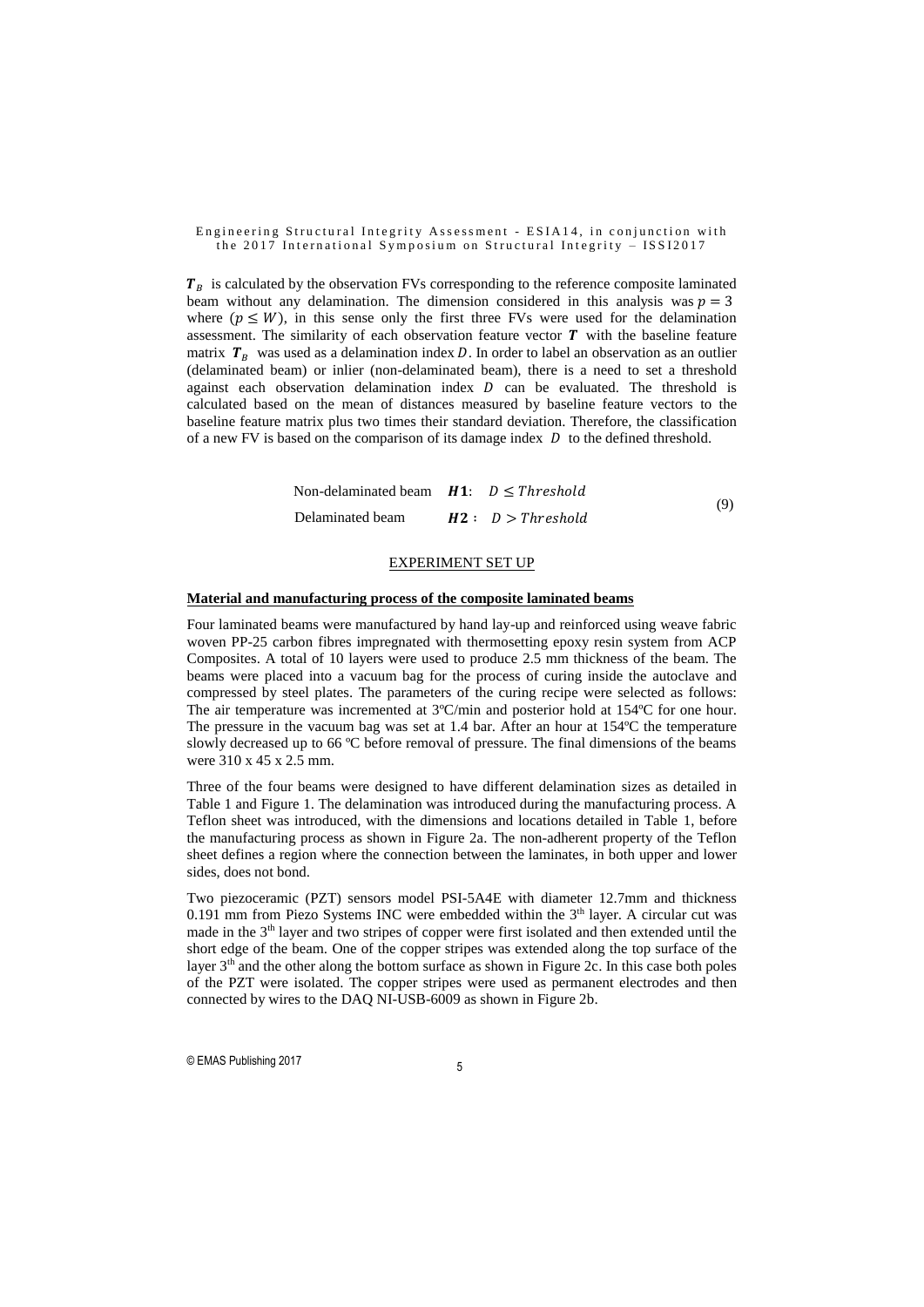|                | Location                 |                   | <b>Size</b>    |               |  |  |
|----------------|--------------------------|-------------------|----------------|---------------|--|--|
| Beam           | Lengthwise               | Layers            | Length<br>(mm) | Width<br>(mm) |  |  |
| B <sub>1</sub> | non-delaminated          |                   |                |               |  |  |
| <b>B2</b>      | Middle of<br>beam length | $5th - 6th$       | 40             | 45            |  |  |
| B <sub>3</sub> | Middle of<br>beam length | $5^{th} - 6^{th}$ | 80             | 45            |  |  |
| B4             | Middle of<br>beam length | $5th - 6th$       | 100            | 45            |  |  |

#### TABLE 1 – Delamination scenarios

### **Test rig for data collection**

A test rig was installed to minimise the effect of the boundary conditions when measuring the vibration response of the composite laminated beams. The beams were supported in a frame with fishing lines as shown in Figure 3. This set up allows changing the beam without introducing serious changes on of the boundary conditions. Once a beam is on the test rig, it was excited by a sharp impact introduced with a hammer in the middle of the span. A set of free-decay vibration signals was recorded by a DAQ NI-USB-6009. The procedure was repeated to obtain 20 signals for each beam scenario.

# DELAMINATION ASSESSMENT RESULTS

The data collected consisted on voltage vibration responses from all different composite beams configurations as detailed in Table 1. A total of 80 signal vectors (20 for each beam) were obtained from the vibration responses measured at sampling frequency of 1000Hz. Each vibration response was discretised into a vector with length  $N = 2048$ . A Fourier transform was applied to each signal vector to obtain its corresponding frequency spectrum with now a dimension  $N = N' = N/2 = 1024$ . The reference state was constructed with  $M = 5$  signal vectors on the non-delaminated beam B1. The sliding window size was selected as  $W = 10$ . A comparison of the reconstructed spectrum line of the B1 by using only the first three RCs ( $RC<sub>1</sub>$ ,  $RC<sub>2</sub>$  and  $RC<sub>3</sub>$ ) and the original frequency spectrum of B1 can be seen in Figure 4. It is clearly observed that the reconstructed spectrum draws with a smooth spectral line the general trend of the original one.

The FVs were calculated by the inner product between each observation signal vector and the reference state as defined in Equation 9. In order to visualise the performance of the FVs onto the feature space, all FVs were projected onto a two dimensional space as shown in Figure 5a. It can be observed that different clusters were formed with clear distinction between B1 (non-delaminated) and B2, B3 and B4 (delaminated ones). The cluster points between B2 and B3 are mixed and confused however the cluster points corresponding to B4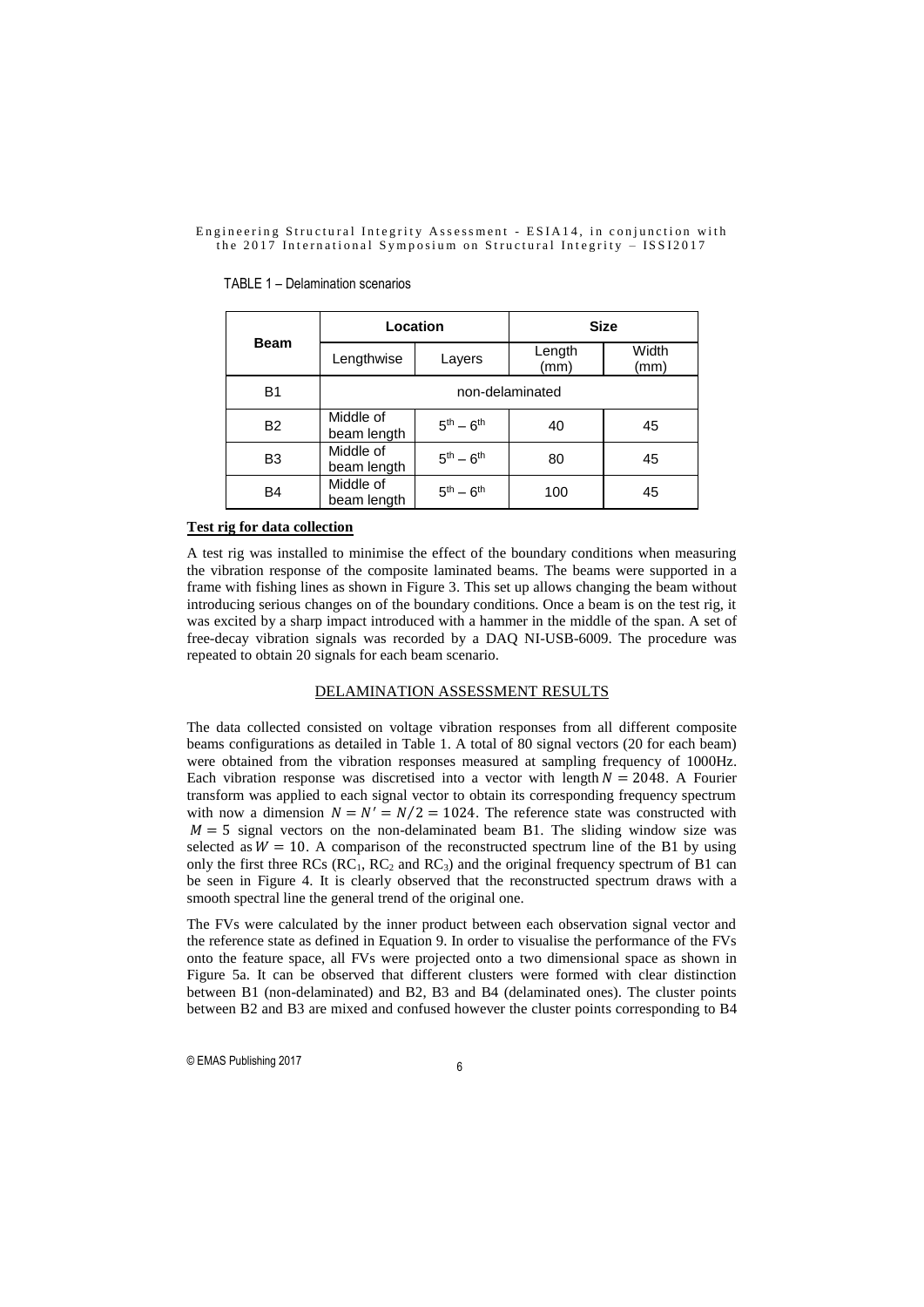are clearly distinguishable not only from B1 but also from B2 and B3. This demonstrates that small delamination sizes are more difficult to be identified. In order to evaluate the effect of delamination detection but also its growth, the dimension of the FVs was extended to three. The delamination index values are represented in the Figure 5b where all 80 observation signal vectors are compress to a single value. It is observed that most of the delamination index values corresponding to any of the delaminated composite beams are above the threshold line meanwhile the delamination index values corresponding to the nondelaminated composite beam are below the threshold line. Therefore, the results show that the date-driven methodology is able to distinguish between delaminated and nondelaminated beams. Moreover, it can be observed that when the length of the delamination increases, it is represented with a larger delamination index value. In this sense the methodology is not only able to detect delamination sizes of 40 mm (approximated 13% of the length of the beam) but also it is able to track its growth.

### **CONCLUSIONS**

This paper presents a study that uses a data-driven VSHM methodology for detecting and growth tracking of delamination in carbon fibre laminated beams with embedded PZT sensors between the laminates. The methodology takes into consideration the intercorrelations between the variables contained in an individual signal vector obtained in the vibration response of the beams. Based on a reference state created by the reconstruction of spectral lines on the non-delaminated beam, feature vectors are obtained that contains sensitive information about the presence and extend of the delamination. The results of this study demonstrate that the effect of delamination introduces alterations in the vibration response of the composite laminated beams. This effect can be successfully observed in delamination index values used to detect delamination based on a reference state. The delamination was successfully detected but also an increment in its length was tracked. Overall, the data-driven VSHM methodology presented in this study is proven to give adequate information about the present and extend of delamination.

#### ACKNOWLEDGMENTS

The collaboration support provided by The Royal Society of Edinburgh through John Moyes Lessells Travel Scholarship, by The Institution of Mechanical Engineers through the Flatman grant and by The Institution of Engineering and Technology Travel Award is gratefully acknowledge by the authors.

#### REFERENCES

- (1) Mondragon, C., Adrian E., Mastrocinque, E., and Hogg, P. J. Production Planning & Control **Vol. 28**. No. 2, 2017 pp.158-176.
- (2) Dávila, C. G. and Chiara, B. Composite Structures. **Vol. 161**, 2017,pp. 73-84.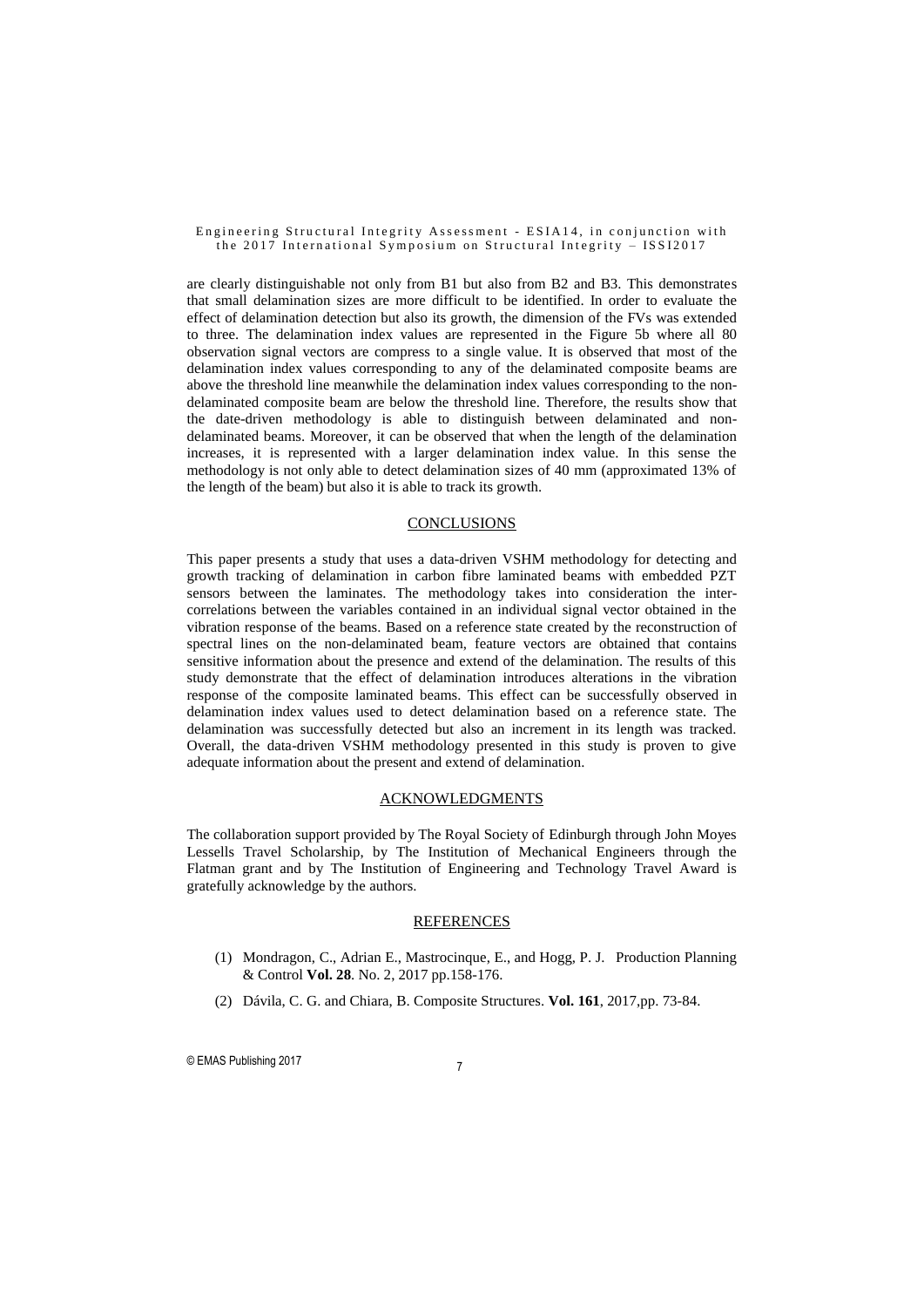- (3) Golyandina, N, Nekrutkin, V. and Zhigljavsky, A. A., Analysis of time series structure: SSA and related techniques. CRC Press, 2010.
- (4) Lakshmi, K., Rao, A., and Gopalakrishnan, N. Structural Control and Health Monitoring, 2016, pp. 1-21.
- (5) Lu, Y. and Jafar S. IEEE International, 2016, pp. 1 -4.
- (6) Westerhuis, J. A., Kourti, T. and MacGregor, J. F. J. Chemometrics, **Vol. 13**, 1999, pp. 397-413
- (7) Shiming, X., Nie, F. and. Zhang, C. Pattern Recognition **Vol. 41**, 2008: pp. 3600- 3612.



FIGURE: 1 - Composite laminated beams delamination configuration



FIGURE: 2 – a) Delamination introduced by a Teflon sheet. b) PZT sensor location. c) Electrodes.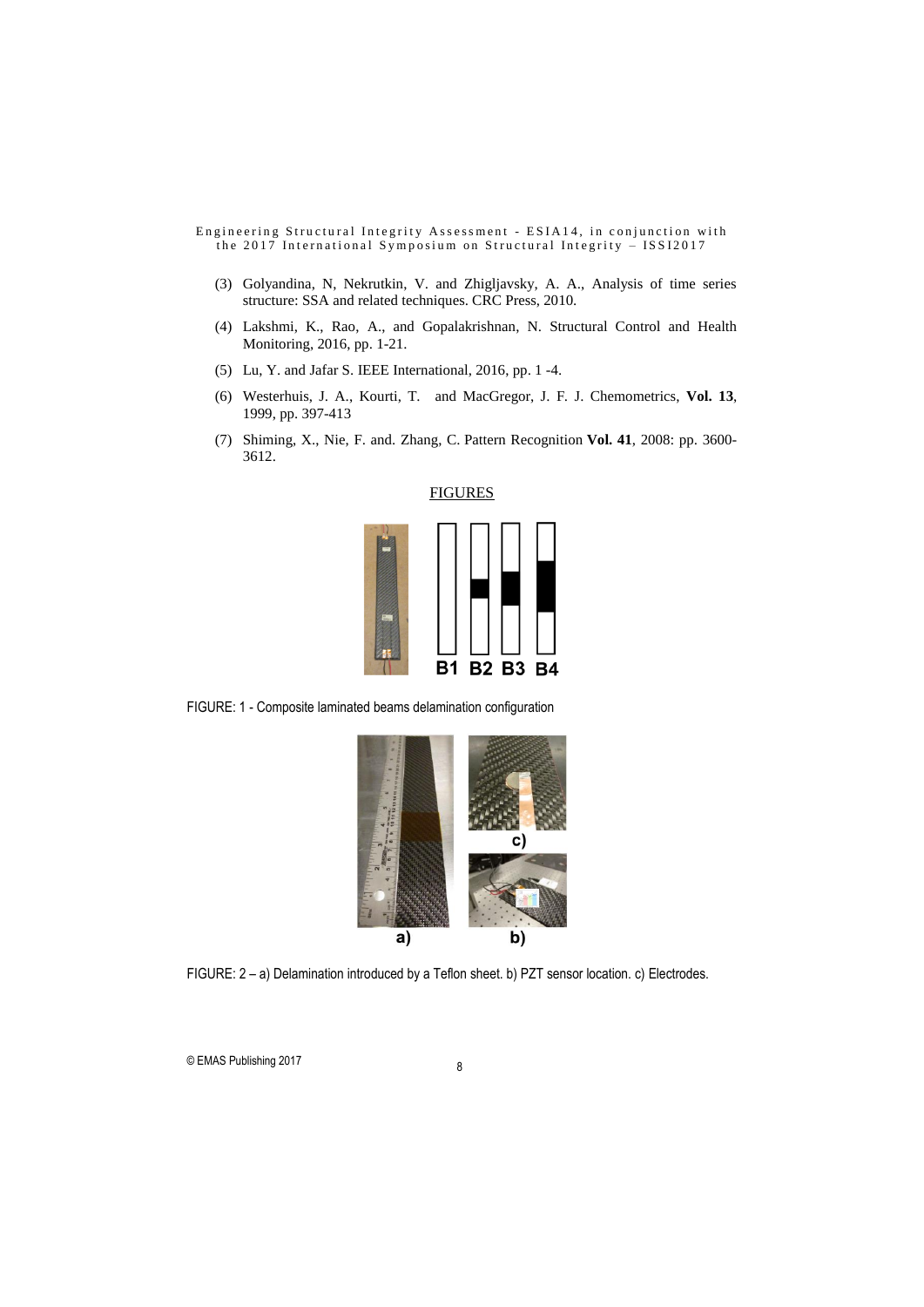

FIGURE: 3 – Test rig set up



FIGURE:  $4 -$  Reconstructed frequency spectrum with the first three RCs (RC<sub>1</sub> – RC<sub>2</sub> – RC<sub>3</sub>)